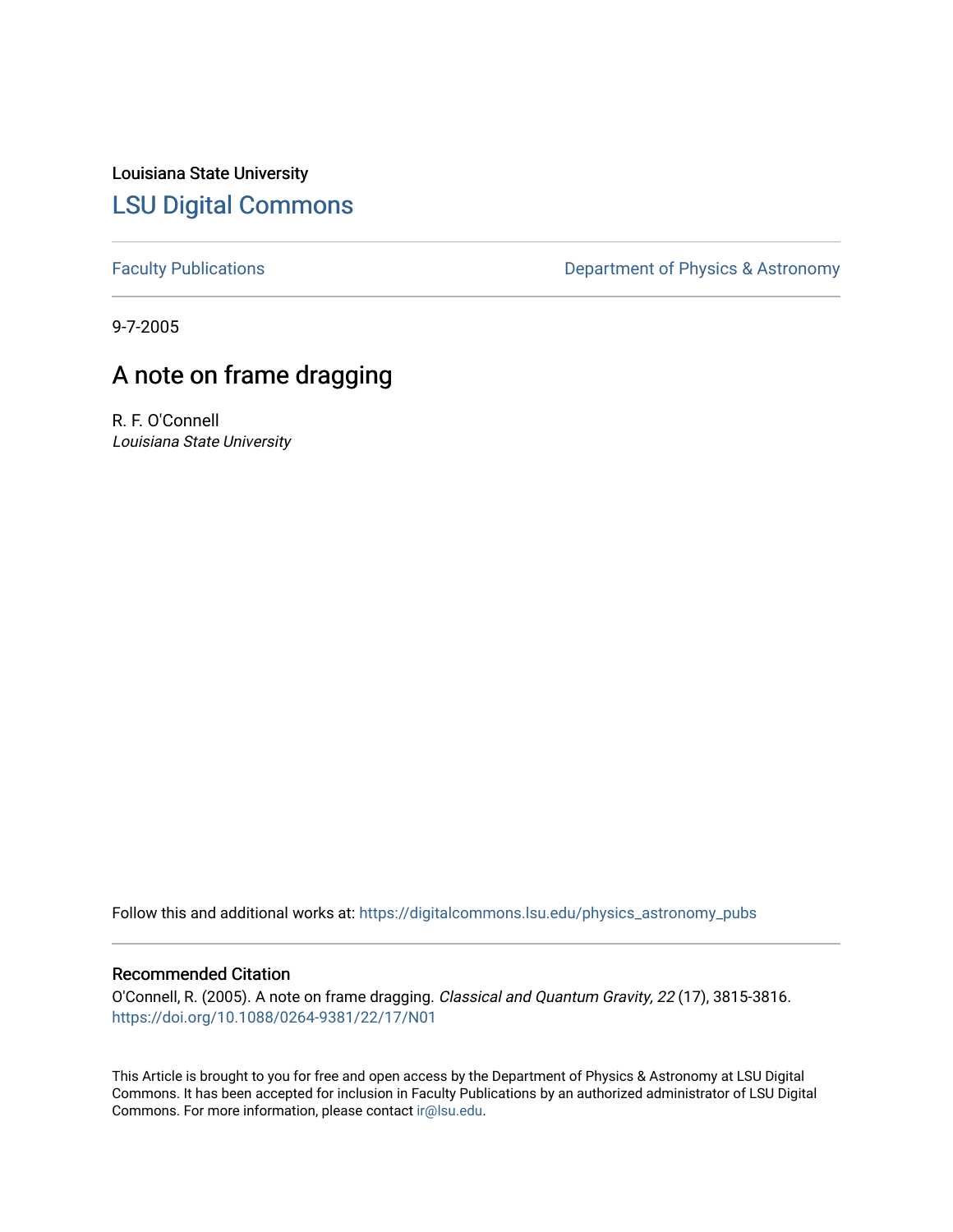## A Note on Frame Dragging

R. F. O'Connell<sup>\*</sup>

Department of Physics and Astronomy, Louisiana State University, Baton Rouge, Louisiana 70803-4001, USA

(Dated: November 6, 2018)

## Abstract

The measurement of spin effects in general relativity has recently taken centre stage with the successfully launched Gravity Probe B experiment coming toward an end, coupled with recently reported measurements using laser ranging. Many accounts of these experiments have been in terms of frame-dragging. We point out that this terminology has given rise to much confusion and that a better description is in terms of spin-orbit and spin-spin effects. In particular, we point out that the de Sitter precession (which has been mesured to a high accuracy) is also a frame-dragging effect and provides an accurate benchmark measurement of spin-orbit effects which GPB needs to emulate.

<sup>∗</sup> E-mail: oconnell@phys.lsu.edu

Phone: (225) 578-6848 Fax: (225) 578-5855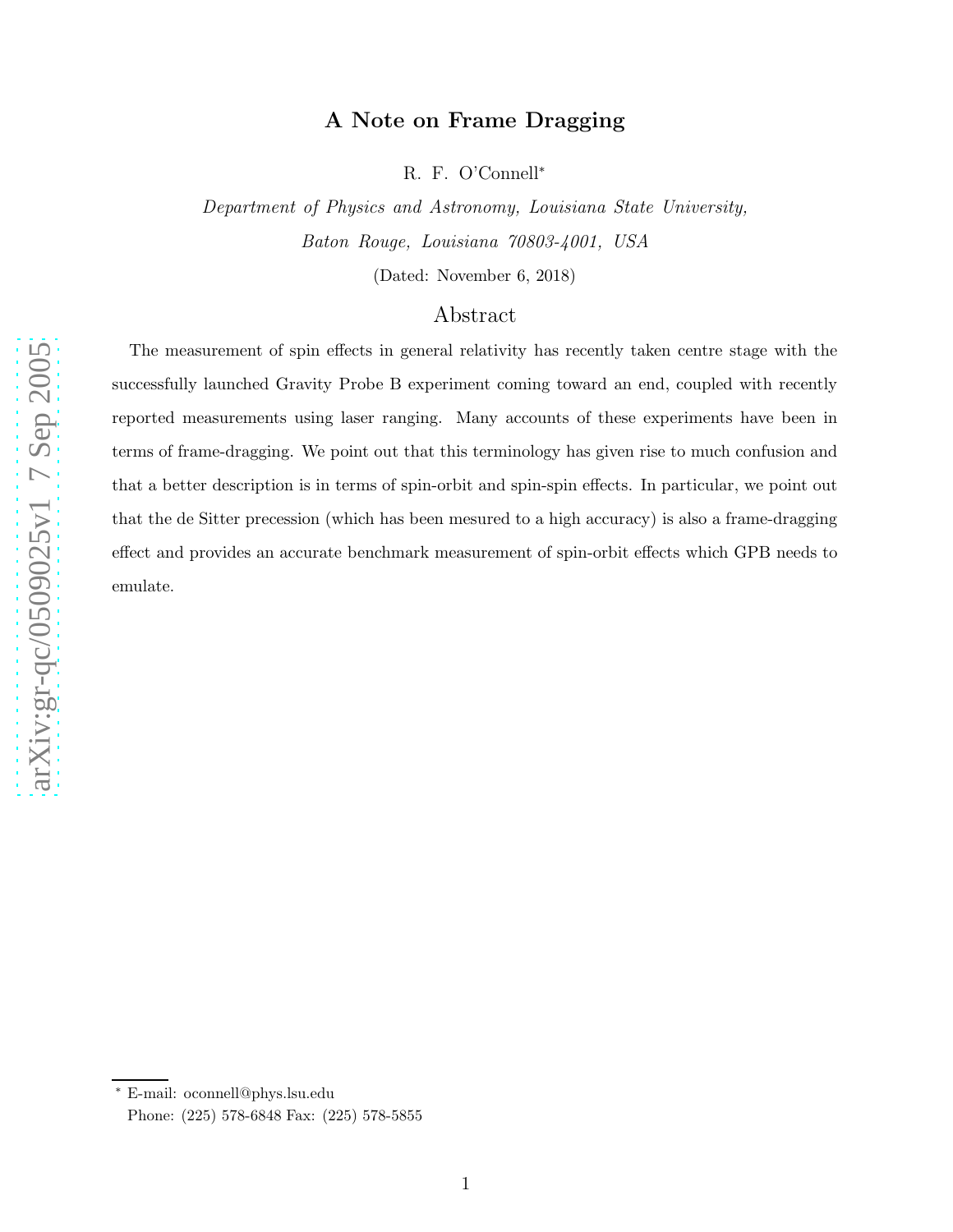A measurement of the Lense - Thirring frame-dragging general relativistic effect of the earth's rotation, by use of laser ranging to two earth satellites [1] has recently been carried out, to within 10original article, as well as comments on same [2,3] assume that this is the most accurate measurement so far of frame dragging. These articles also discuss the de Sitter (geodesic) precession but refers to it as being "— one aspect of the class of relativistic phenomena loosely known as gravitomagnetism–" [2], different from that of frame-dragging. These are common beliefs, but they are not correct, as we now point out.

First, we point out that de Sitter precession is also a frame-dragging effect. In particular, because of its distance from the sun, the earth-moon system can be regarded as a single body, which is rotating in the gravitational field of the sun. In other words, the earth-moon system is essentially a gyroscope in the field of the sun (no different in principle than the earth acting as a gyroscope or a quartz ball in the Gravity Probe B (GPB) experiment acting as a gyroscope) and its frame-dragging effect due to interaction with the sun has been measured, using lunar laser ranging, to an accuracy of 0.35accuracy which the GPB experiment or precession observations of the recently discovered double pulsar system [6] needs to exceed! We note that the high accuracy achieved for the de Sitter geodetic effect required analysis of gravitational three-body (earth, moon and sun) theory but, to quote the authors of this work, "–geodetic precession is implicit in the relativistic equations of motion - [5]. Ultimately, we expect that the most accurate results will emerge from analysis of the double pulsar system (because the gravitational forces are significantly stronger and there are no observational time limits, in contrast to the GPB experiment), which has the added bonus of testing two-body effects.

Second, whereas "frame-dragging" is a very catchy appellation, gravitational effects due to rotation (spin) are best described, using the language of QED, as spin-orbit and spin-spin effects since they also denote the interactions by which such effects are measured; in fact these are the only such spin contributions to the basic Hamiltonian describing the gravitational two-body system with arbitrary masses, spins and quadruple moments) [7]. They manifest themselves in just two ways, spin and orbital precessions and, whereas these can be measured in a variety of ways (for example, as discussed in [8] orbital precession can be subdivided into periastron, nodal and inclination precessions [9]), such different measurements are simply "variations on the theme".